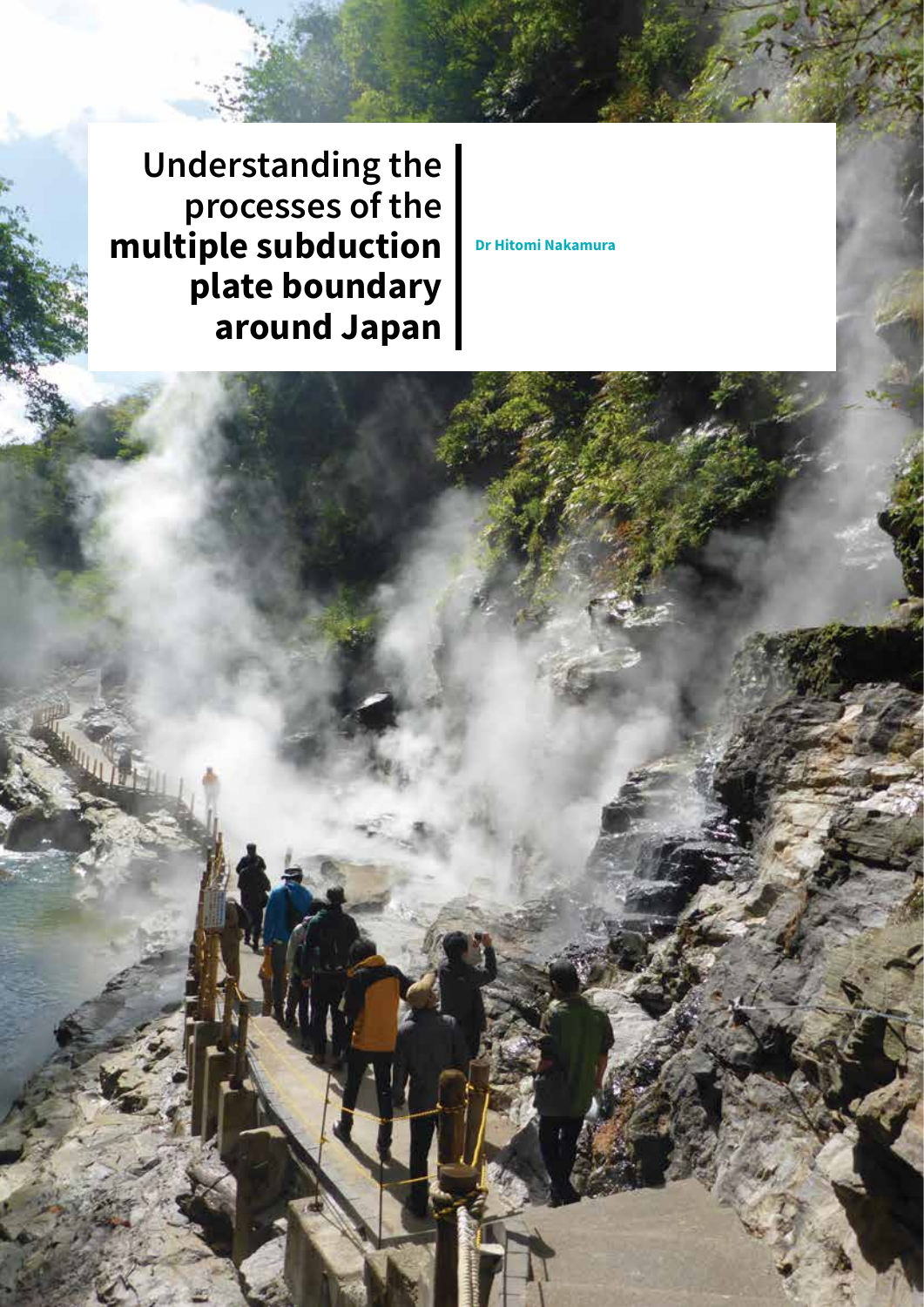**Let's start at the beginning so that everyone can understand about more about what you do. What's your research background? And how did you get into your chosen field?**

I am a volcanologist/petrologist/geochemist. My PhD thesis concerns Quaternary magmatism in Central Japan where the multiple plates meet and interact, which led me to realize the importance of fluid, particularly salty aqueous fluid derived from the subducting plates, to magma genesis. My research activity includes field works, rock/water sampling, laboratory works (e.g., chemical and isotope analyses utilizing 'clean room' and mass spectrometer), and data analyses using computers. Now I am involved in a project on magmatism in Kamchatka, where again fluids play an important role, collaborating with Dr Tatiana Churikova in IVS FEB RAS. Based on these studies and my background, I have also started to study a new target 'spring water'. Many spring waters are upwelling in Japan, some of which seem to have the same origin with the deep-seated fluid triggering magma generation.

#### **Many people are familiar with tectonic plates, but what is special about the subducting plates found on the islands of Japan?**

Two features are highlighted here. First, since the Pacific Plate that subducts beneath Japan is the largest on Earth, the subduction power is the greatest, exposing the islands to the most tectonically active environment

in the world. In particular, after the '2011

off the Pacific coast of Tohoku Earthquake', the Japanese islands seemed to enter a tectonically active period: in addition to a series of aftershocks, a number of volcanoes have been and are going to erupt, such as Ontake Volcano and Sakurajima Volcano. One of the important factors for these eruptions is water. When magmas ascend and the pressure is released, water is degassed from magmas and quickly expands, causing explosion and eruption. The water source is a fluid liberated from the subducting plates. Beneath the Japanese islands, the two oceanic plates (Pacific Plate and Philippine Sea Plate) subduct beneath the two continental plates, with complex plate geometry. Therefore, the average amount of water supplied from the plates is greater than in other subduction zones, with complex spatial variations in both amount and composition, through many faults that have been created by tectonic stress applied from the four colliding plates along the

Japanese islands.

#### **A lot of your focus is centred around 'slab fluids'. What are slab fluids, and what important role do they play at plate boundaries?**

The reason why we have plate boundaries and subduction is probably due to liquid water on this planet, which weakens the rock strength. Therefore, how water interacts with rocks in subduction zones is related to the uniqueness of this planet. Another unique feature of Earth is the presence of the

## **UNDERSTANDING THE PROCESSES OF THE MULTIPLE SUBDUCTION PLATE BOUNDARY AROUND JAPAN**





**Dr Hitomi Nakamura** uses knowledge from studying slab fluids in magma formation and applies it to study spring waters formed from a similar process. In this interview, she discusses what is special about the Japanese plate system and why such fluids are important.

> continents, which is thought to be produced also via water-rock interactions. Slab fluid is such water, derived from subducting slabs. Slab fluids are not pure water, but a brine containing abundant metals, as a result of water-slab material interactions at high pressure and temperature. In many arcs, slab fluids are upwelling beneath volcanic region and produce magmas and possibly ore deposits, in which they can be trapped as 'fluid inclusions'. Recent studies suggest that slab fluids are also upwelling in non-volcanic regions, especially through faults in the forearc region.

#### **So what is next for your research?**

Since I have just started to study spring waters, there are many things to do at the moment. In particular, I will continue to search for deep-seated brines that correspond to slab fluids along the entire Japanese islands, first mapping their distributions. The detailed compositions of the brines will tell us both their origin (from which we may infer the physical-chemical condition of the subducted plates) and ascent processes (from which tectonic settings and aquifer interactions may be discussed). Including these brines, I have a plan to map and geochemically classify all the spring waters in Japan, in order to envisage 'fluid circulation' beneath the Japanese islands, which is important in understanding the geological phenomena and plate dynamics in subduction zones, as well as the Earth's unique features.

#### **Tectonic Tales**

As many people are aware, unlike other planetary bodies in our solar system, the Earth is made up of multitude of massive rock slabs which move over each other known as Tectonic plates. Tectonic plates interact with each other at plate boundaries and most commonly occur in two ways: The first, where the plate is constructive and the plates move away from each other. And second, where the plates move towards each other where one plate becomes submerged under the other. This article is concerned with the latter upon which they occur between an oceanic plate and a continental plate (at boundaries between land and sea). The oceanic plate is much heavier than the continental plate due to heavier elements

making up the composition in the rocks (and they generally a more mafic composition), so the oceanic plate submerges (subducts) beneath the continental plate under gravity. If you have two plates which are of the same composition (oceanic-oceanic and continental-continental) then you get a 'collision' plate boundary where it concerned with making geological structure such as mountain building (like Himalaya). Around the Japanese islands, the tectonic activity is concerned with subduction plate boundaries.

*What makes the Japanese subduction zone so special is the fact that the oceanic plate is the largest on Earth, giving the greatest subduction power in the world*



#### **Japan's Special Environment**

But did you know that this can occur for more than one plate simultaneously? This is the case in Japan where the Pacific Plate submerges at the Japan Trench under multiple continental volcanic arc-magma with multiple continental shelfs containing less dense rock. This phenomenon is not exclusive to Japan as it also occurs at various points over the Pacific Islands and is known as 'the Ring of Fire' because of the amount of induced volcanoes and earthquakes caused by the multiple plate system. However, beneath the Japanese islands, the two oceanic plates (Pacific Plate and Philippine Sea Plate) subduct partly overlapping beneath the two continental plates, which leads to complex plate geometry and